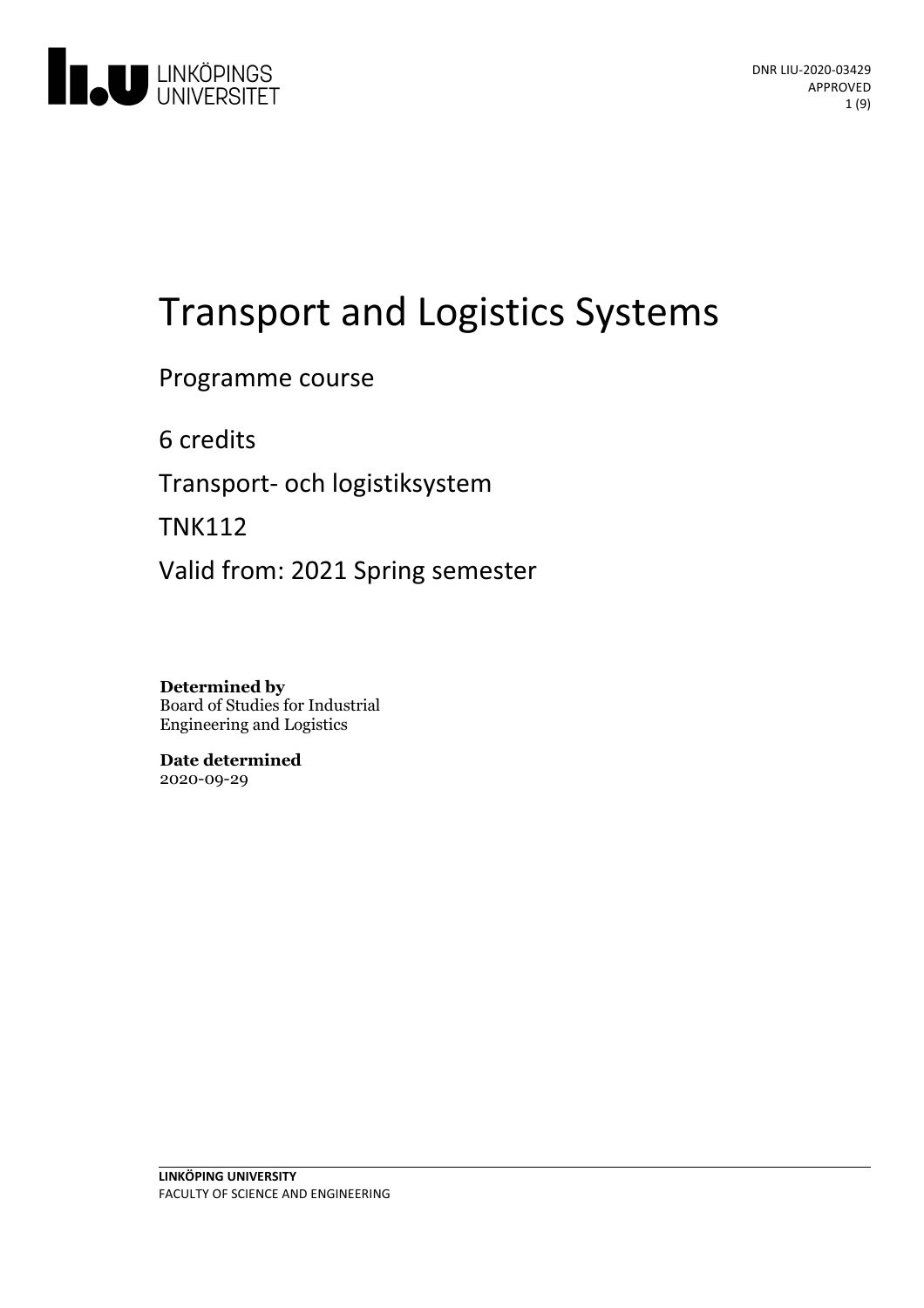# Main field of study

Transportation Systems Engineering

Course level

Second cycle

## Advancement level

A1X

# Course offered for

Master's Programme in Intelligent Transport Systems and Logistics

### Prerequisites

Admission requirements for master level studies within Transportation Systems Engineering

# Intended learning outcomes

The aim of the course is to give knowledge about transport and logistics systems and to introduce the field of Intelligent Transport Systems (ITS). After the course the students should

- understand basic definitions, approaches and models used in road traffic planning and for planning and operation of logistics systems
- be able to analyse logistics systems using logistic tools, with focus on the impact on financial performance of a single company
- understand the traffic planning process using modeling tools
- explain how information technology and telecommunication can help satisfying goals in terms of efficiency, safety, customer satisfaction and environmental impact
- analyse and discuss some ITS-application related to a traffic system or a logistic system

### Course content

Traffic systems, traffic planning and control, the 4-stage model, basic traffic flow. Logistics systems and activities, logistics performance in terms of impact on profitability (return on investment), total cost, and customer service. Application traffic management, electronic payment and toll collection, advanced driver assistance and collision avoidance, freight and commercial vehicle operations.

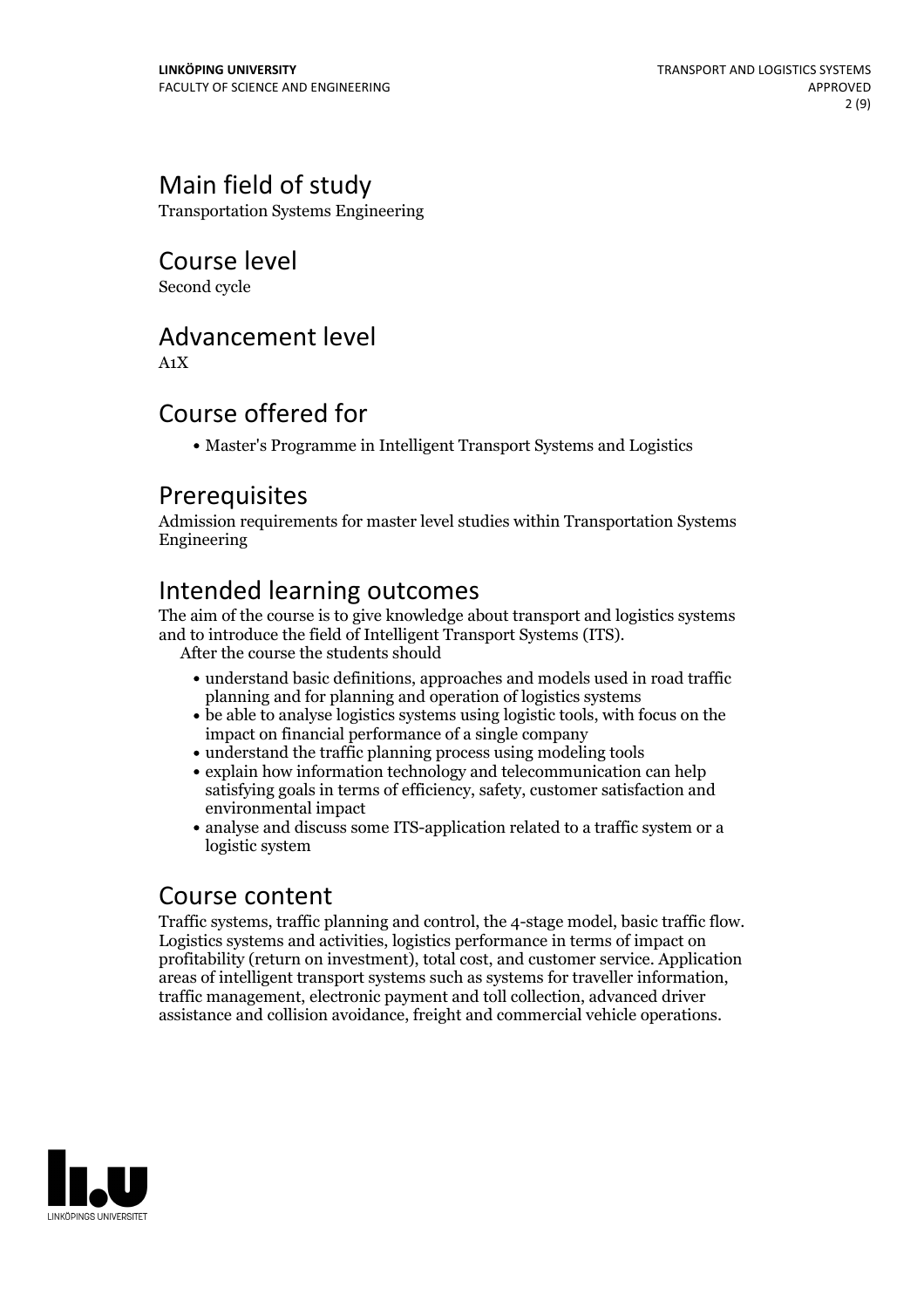# Teaching and working methods

Lectures, seminars and assignments.

### Examination

| UPG <sub>5</sub> | Hand-in assignments | 2 credits | U, 3, 4, 5 |
|------------------|---------------------|-----------|------------|
| UPG4             | Hand-in assignments | 2 credits | U, 3, 4, 5 |
| UPG3             | Hand-in assignments | 2 credits | U, 3, 4, 5 |

### Grades

Four-grade scale, LiU, U, 3, 4, 5

# Other information

### **About teaching and examination language**

The teaching language is presented in the Overview tab for each course. The examination language relates to the teaching language as follows:

- If teaching language is Swedish, the course as a whole or in large parts, is taught in Swedish. Please note that although teaching language is Swedish, parts of the course could be given in English. Examination language is Swedish.<br>• If teaching language is Swedish/English, the course as a whole will be
- taught in English if students without prior knowledge of the Swedish language participate. Examination language is Swedish or English
- (depending on teaching language).<br>• If teaching language is English, the course as a whole is taught in English.<br>Examination language is English.

### **Other**

The course is conducted in a manner where both men's and women's

The planning and implementation of a course should correspond to the course syllabus. The course evaluation should therefore be conducted with the course syllabus as a starting point.

## Department

Institutionen för teknik och naturvetenskap

# Director of Studies or equivalent

Erik Bergfeldt

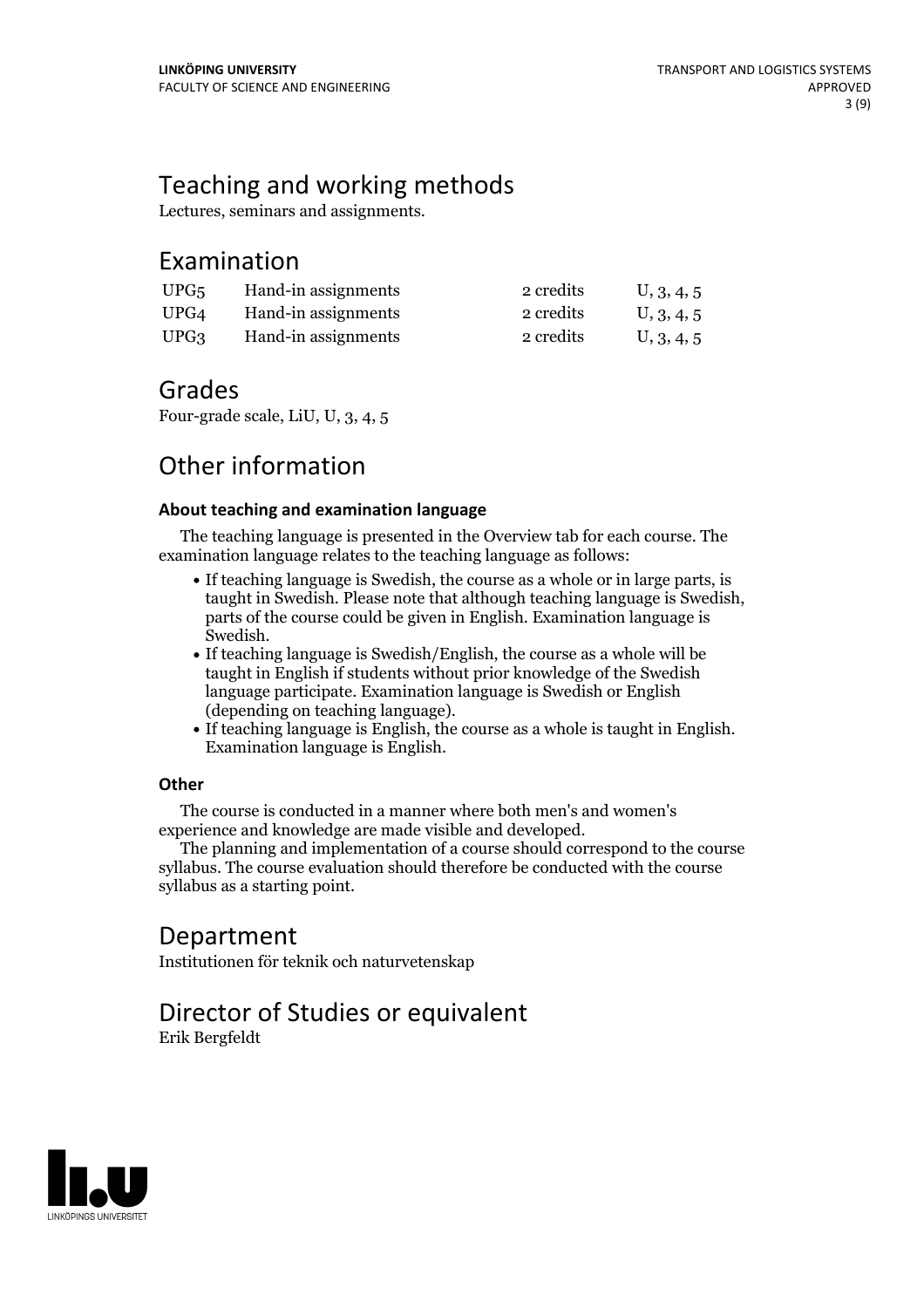# Examiner

Jan Lundgren

# Education components

Preliminary scheduled hours: 24 h Recommended self-study hours: 136 h

# Course literature

Utdelat material

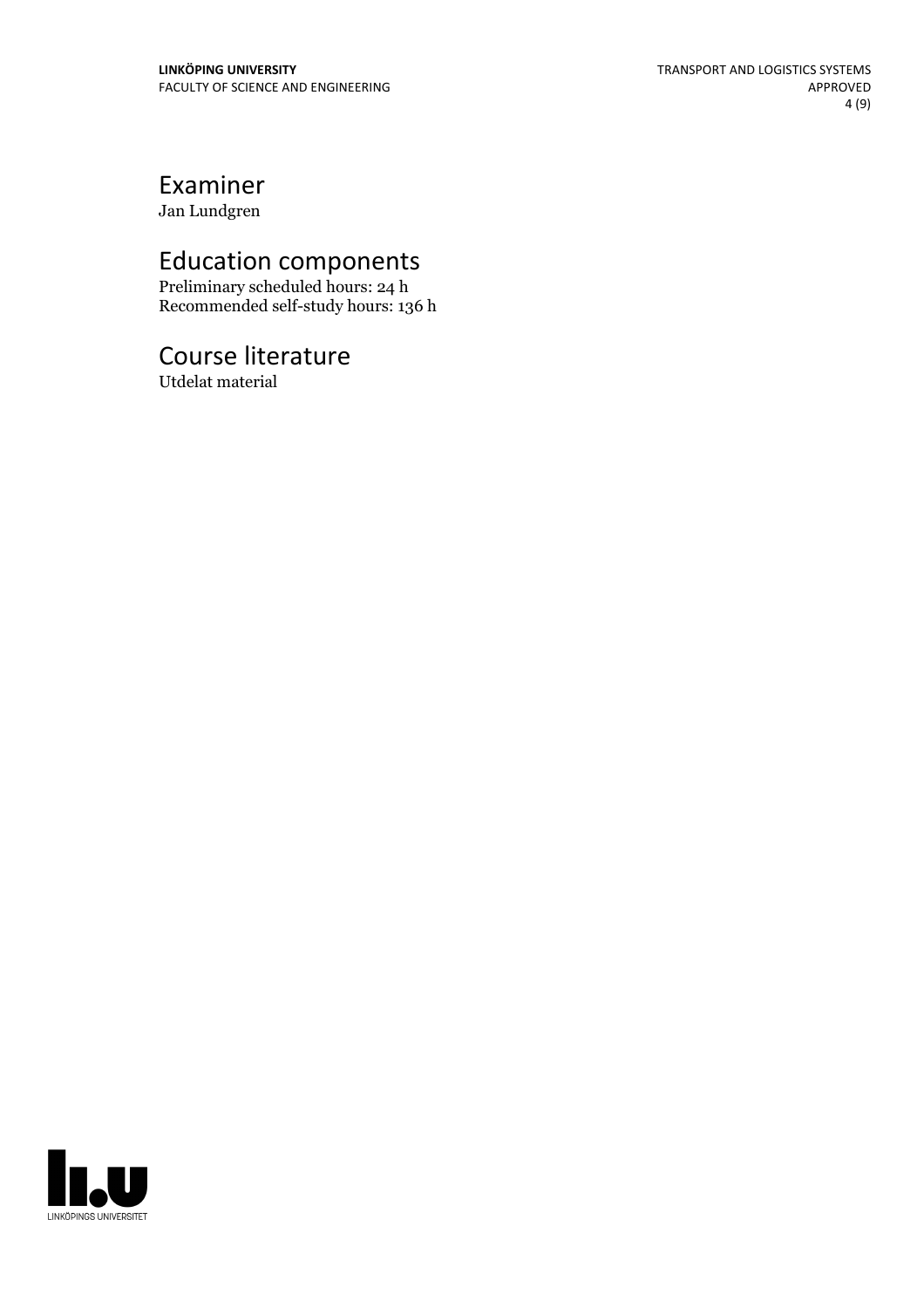# **Common rules**

### **Course syllabus**

A syllabus must be established for each course. The syllabus specifies the aim and contents of the course, and the prior knowledge that a student must have in order to be able to benefit from the course.

### **Timetabling**

Courses are timetabled after a decision has been made for this course concerning its assignment to a timetable module.

### **Interrupting a course**

The vice-chancellor's decision concerning regulations for registration, deregistration and reporting results (Dnr LiU-2015-01241) states that interruptions in study are to be recorded in Ladok. Thus, all students who do not participate in a course for which they have registered must record the interruption, such that the registration on the course can be removed. Deregistration from <sup>a</sup> course is carried outusing <sup>a</sup> web-based form: https://www.lith.liu.se/for-studenter/kurskomplettering?l=en.

### **Cancelled courses**

Courses with few participants (fewer than 10) may be cancelled or organised in a manner that differs from that stated in the course syllabus. The Dean is to deliberate and decide whether a course is to be cancelled or changed from the course syllabus.

### **Guidelines relatingto examinations and examiners**

For details, see Guidelines for education and examination for first-cycle and second-cycle education at Linköping University, Dnr LiU-2019-00920 (http://styrdokument.liu.se/Regelsamling/VisaBeslut/917592).

An examiner must be employed as a teacher at LiU according to the LiU Regulations for Appointments, Dnr LiU-2017-03931 (https://styrdokument.liu.se/Regelsamling/VisaBeslut/622784). For courses in second-cycle, the following teachers can be appointed as examiner: Professor (including Adjunct and Visiting Professor), Associate Professor (including Adjunct), Senior Lecturer (including Adjunct and Visiting Senior Lecturer), Research Fellow, or Postdoc. For courses in first-cycle, Assistant Lecturer (including Adjunct and Visiting Assistant Lecturer) can also be appointed as examiner in addition to those listed for second-cycle courses. In exceptional cases, a Part-time Lecturer can also be appointed as an examiner at both first- and second cycle, see Delegation of authority for the Board of Faculty of Science and Engineering.

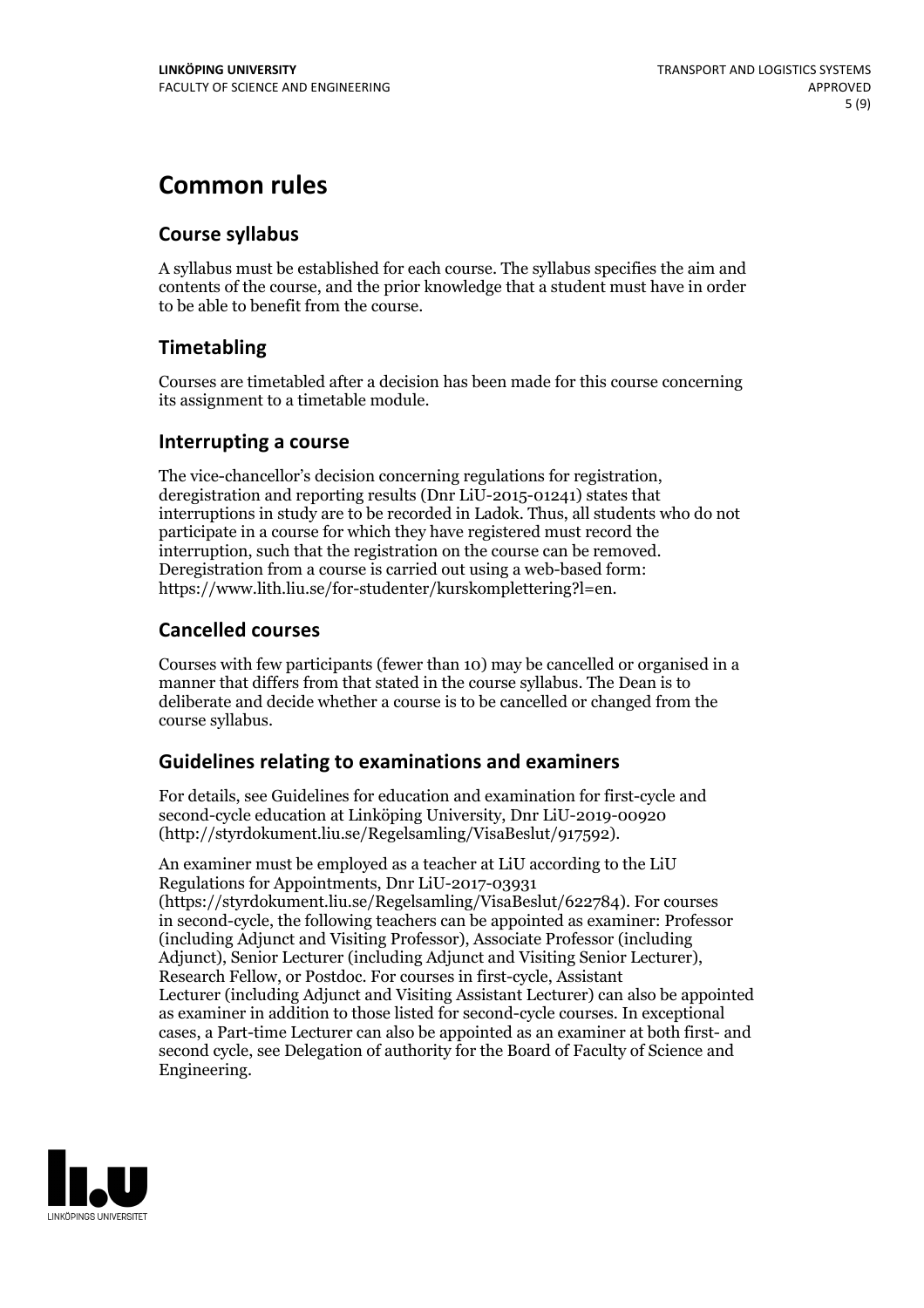### **Forms of examination**

#### **Principles for examination**

Written and oral examinations and digital and computer-based examinations are held at least three times a year: once immediately after the end of the course, once in August, and once (usually) in one of the re-examination periods. Examinations held at other times are to follow a decision of the board of studies.

Principles for examination scheduling for courses that follow the study periods:

- courses given in VT1 are examined for the first time in March, with re-examination in June and August
- courses given in VT2 are examined for the first time in May, with re-examination in August and October
- courses given in HT1 are examined for the first time in October, with re-examination in January and August
- courses given in HT2 are examined for the first time in January, with re-examination in March and in August.

The examination schedule is based on the structure of timetable modules, but there may be deviations from this, mainly in the case of courses that are studied and examined for several programmes and in lower grades (i.e. 1 and 2).

Examinations for courses that the board of studies has decided are to be held in alternate years are held three times during the school year in which the course is given according to the principles stated above.

Examinations for courses that are cancelled orrescheduled such that they are not given in one or several years are held three times during the year that immediately follows the course, with examination scheduling that corresponds to the scheduling that was in force before the course was cancelled or rescheduled.

When a course is given for the last time, the regular examination and two re-<br>examinations will be offered. Thereafter, examinations are phased out by offering three examinations during the following academic year at the same times as the examinations in any substitute course. If there is no substitute course, three examinations will be offered during re-examination periods during the following academic year. Other examination times are decided by the board of studies. In all cases above, the examination is also offered one more time during the academic year after the following, unless the board of studies decides otherwise.

If a course is given during several periods of the year (for programmes, or on different occasions for different programmes) the board or boards of studies determine together the scheduling and frequency of re-examination occasions.

#### **Retakes of other forms of examination**

Regulations concerning retakes of other forms of examination than written examinations and digital and computer-based examinations are given in the LiU guidelines for examinations and examiners, http://styrdokument.liu.se/Regelsamling/VisaBeslut/917592.

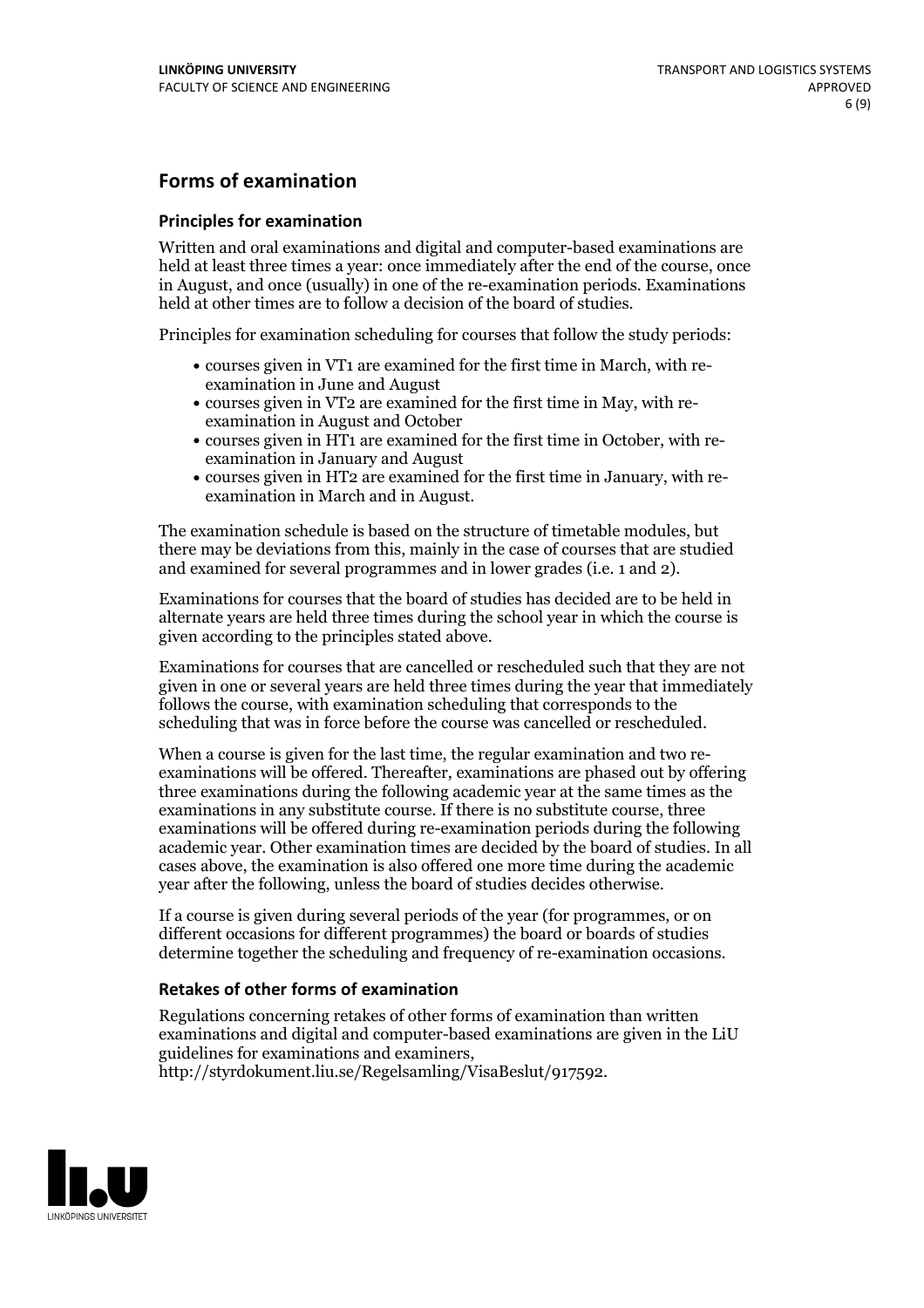#### **Registration for examination**

Until January 31 2021, the following applies according to previous guidelines: In order to take an written, digital or computer-based examination student must register in advance at the Student Portal during the registration period, which Candidates are informed of the location of the examination by email, four days in advance. Students who have not registered for an examination run the risk of being refused admittance to the examination, if space is not available.

From February 1 2021, new guidelines applies for registration for written, digital or computer-based examination, Dnr LiU-2020-02033 (https://styrdokument.liu.se/Regelsamling/VisaBeslut/622682).

Symbols used in the examination registration system:

\*\* denotes that the examination is being given for the penultimate time.

\* denotes that the examination is being given for the last time.

#### **Code of conduct for students during examinations**

Details are given in a decision in the university's rule book: http://styrdokument.liu.se/Regelsamling/VisaBeslut/622682.

### **Retakes for higher grade**

Students at the Institute of Technology at LiU have the right to retake written examinations and digital and computer-based examinations in an attempt to achieve a higher grade. This is valid for all examination components with code "TEN", "DIT" and "DAT". The same right may not be exercised for other examination components, unless otherwise specified in the course syllabus.

A retake is not possible on courses that are included in an issued degree diploma.

#### **Grades**

The grades that are preferably to be used are Fail (U), Pass (3), Pass not without distinction  $(4)$  and Pass with distinction  $(5)$ .

- Grades U, 3, 4, 5 are to be awarded for courses that have written or digital
- examinations.<br>• Grades Fail (U) and Pass (G) may be awarded for courses with a large degree of practical components such as laboratory work, project work and
- $\bullet$  Grades Fail (U) and Pass (G) are to be used for degree projects and other independent work.

#### **Examination components**

The following examination components and associated module codes are used at the Faculty of Science and Engineering:

Grades U, 3, 4, 5 are to be awarded for written examinations (TEN) and

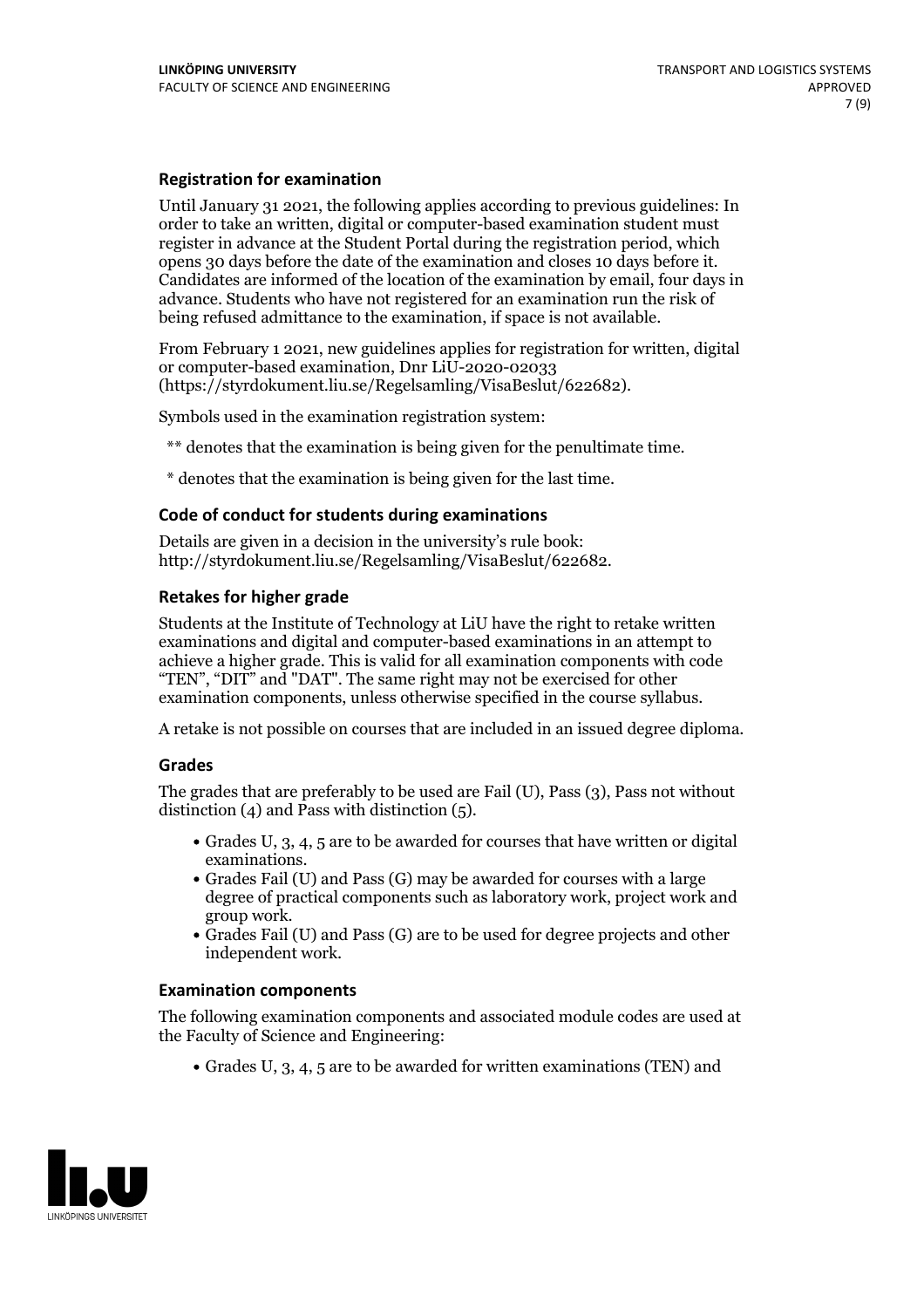- digital examinations (DIT).<br>• Examination components for which the grades Fail (U) and Pass (G) may be awarded are laboratory work (LAB), project work (PRA), preparatory written examination (KTR), digital preparatory written examination (DIK), oral examination (MUN), computer-based examination (DAT), home
- assignment (HEM), and assignment (UPG).<br>• Students receive grades either Fail (U) or Pass (G) for other examination components in which the examination criteria are satisfied principally through active attendance such as tutorial group (BAS) or examination item
- (MOM).<br>• Grades Fail (U) and Pass (G) are to be used for the examination components Opposition (OPPO) and Attendance at thesis presentation (AUSK) (i.e. part of the degree project).

In general, the following applies:

- 
- Mandatory course components must be scored and given <sup>a</sup> module code. Examination components that are not scored, cannot be mandatory. Hence, it is voluntary to participate in these examinations, and the voluntariness must be clearly stated. Additionally, if there are any associated conditions to the examination component, these must be clearly stated as well.<br>• For courses with more than one examination component with grades
- U,3,4,5, it shall be clearly stated how the final grade is weighted.

For mandatory components, the following applies: If special circumstances prevail, and if it is possible with consideration of the nature ofthe compulsory component, the examiner may decide to replace the compulsory component with another equivalent component. (In accordance with the LiU Guidelines for education and examination for first-cycle and second-cycle education at Linköping University, http://styrdokument.liu.se/Regelsamling/VisaBeslut/917592).

For written examinations, the following applies: If the LiU coordinator for students with disabilities has granted a student the right to an adapted examination for a written examination in an examination hall, the student has the right to it. If the coordinator has instead recommended for the student an adapted examination or alternative form of examination, the examiner may grant this if the examiner assesses that it is possible, based on consideration of the course objectives. (In accordance with the LiU Guidelines for education and examination for first-cycle and second-cycle education at Linköping University, http://styrdokument.liu.se/Regelsamling/VisaBeslut/917592).

#### **Reporting of examination results**

The examination results for a student are reported at the relevant department.

#### **Plagiarism**

For examinations that involve the writing of reports, in cases in which it can be assumed that the student has had access to other sources (such as during project work, writing essays, etc.), the material submitted must be prepared in accordance